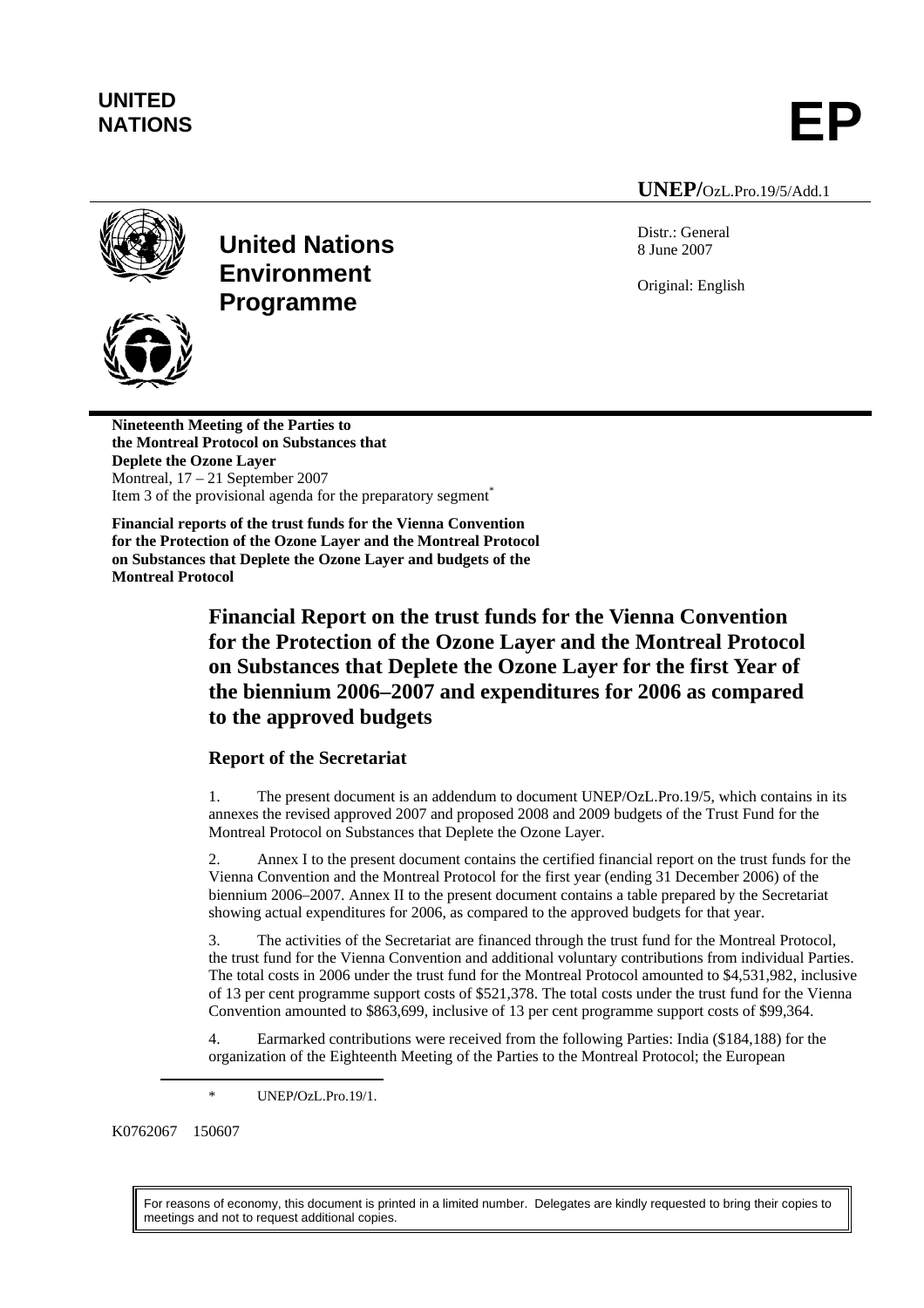Commission ( $\in$ 100,000) for the activities of the co-chairs of the Technology and Economic Assessment Panel and the Methyl Bromide Technical Options Committee; and Switzerland ( $\bigoplus$ 0,000) for the activities of the co-chair of the Methyl Bromide Technical Options Committee. Pledges were also received from Finland and Sweden in the amounts of €20,000 and SEK 500,000 respectively, for travel of representatives from developing countries and least developed countries.

5. Throughout the present document, all references to dollars (\$) are to United States dollars, unless otherwise stated.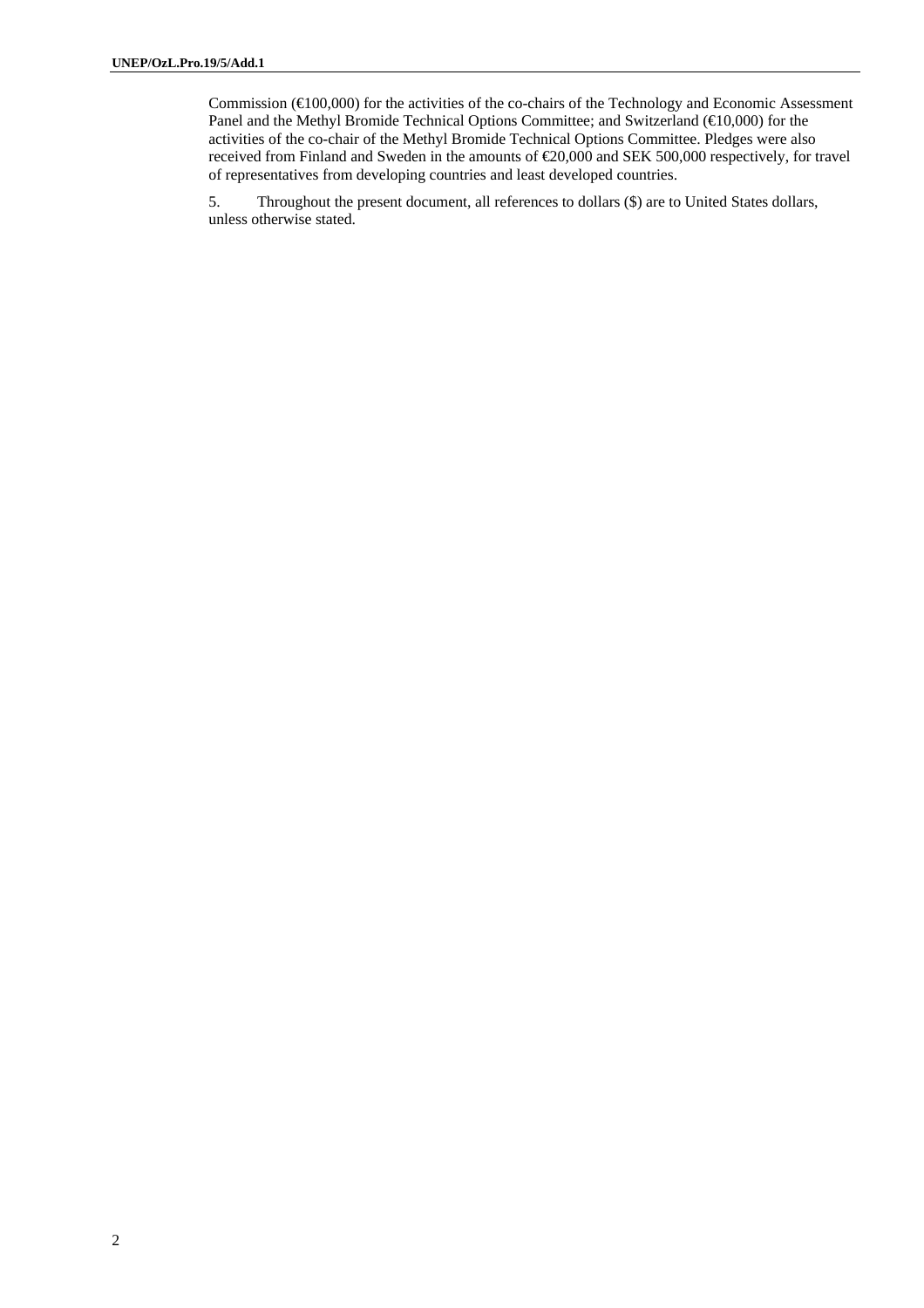## **Annex I**

## **Certified financial report on the trust funds for the Vienna Convention and the Montreal Protocol for the first year (ending 31 December 2006) of the biennium 2006–2007**

| Statement of income and expenditure and changes in reserves and fund balances for the first year of<br>the biennium 2006-2007 ended 31 December 2006 |                    |
|------------------------------------------------------------------------------------------------------------------------------------------------------|--------------------|
|                                                                                                                                                      | <b>USD in '000</b> |
| <b>Income</b>                                                                                                                                        | 511                |
| Voluntary contributions                                                                                                                              | 171                |
| Interest income                                                                                                                                      | 682                |
| <b>Total Income</b>                                                                                                                                  |                    |
| <b>Expenditure</b>                                                                                                                                   | 426                |
| Staff and other personnel costs                                                                                                                      |                    |
| <b>Contractual Services</b>                                                                                                                          | 199                |
| Travel                                                                                                                                               | 15                 |
| Operating expenses                                                                                                                                   | 94                 |
| Acquisitions                                                                                                                                         | 30                 |
| Programme support costs                                                                                                                              | 99                 |
| <b>Total Expenditure</b>                                                                                                                             | 863                |
| Excess/(shortfall) of income over expenditure                                                                                                        | (181)              |
| Prior period adjustments                                                                                                                             |                    |
| Net excess/(shortfall) of income over expenditure                                                                                                    | (181)              |
| Savings on cancellation of prior years unliquidated obligations                                                                                      | 83                 |
| Reserves and fund balance, beginning of period                                                                                                       | 3,517              |
| Reserves and fund balance, end of period<br>Combined statement of assets, liabilities, reserves and fund balance as at 31 December 2006              | 3,419              |
| Assets                                                                                                                                               |                    |
| Cash pool - US dollar                                                                                                                                | 3,241              |
| Voluntary contributions receivable                                                                                                                   | 852                |
| Other accounts receivable                                                                                                                            | 113                |
| Total assets                                                                                                                                         | 4,206              |
| Liabilities                                                                                                                                          |                    |
| Payments or contributions received in advance                                                                                                        | 25                 |
| Unliquidated obligations                                                                                                                             | 368                |
| Inter-fund balances pavable                                                                                                                          | 383                |
| Other accounts payable                                                                                                                               | 11                 |
| <b>Total liabilities</b>                                                                                                                             | 787                |
| <b>Reserves and fund balance</b>                                                                                                                     |                    |
| Cumulative surplus                                                                                                                                   | 3,419              |
| <b>Total reserves and fund balance</b>                                                                                                               | 3,419              |
| Total liabilities, reserve and fund balance                                                                                                          | 4,206              |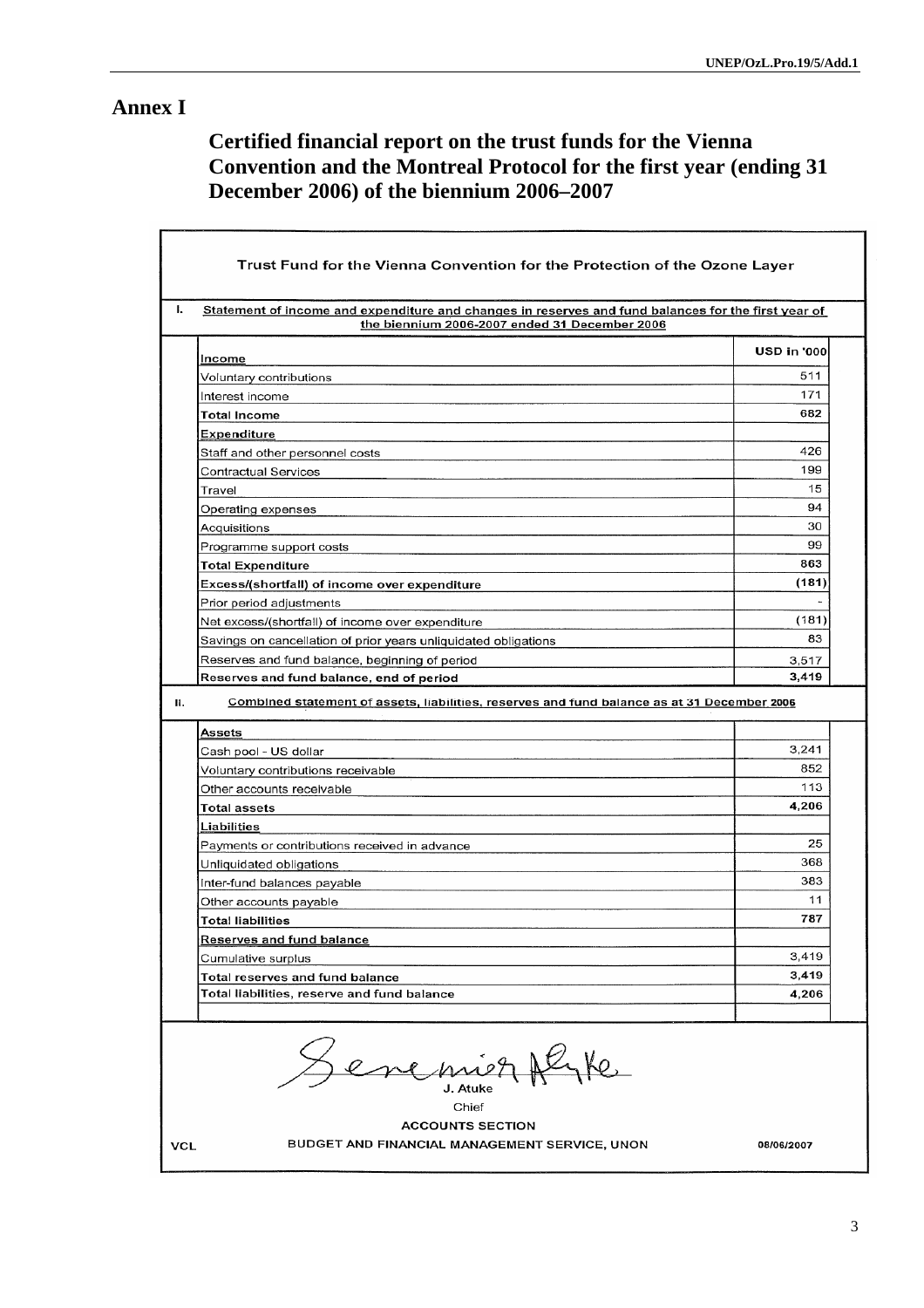| Statement of income and expenditure and changes in reserves and fund balances for the first year of<br>the biennium 2006-2007 ended 31 December 2006 |             |
|------------------------------------------------------------------------------------------------------------------------------------------------------|-------------|
| Income                                                                                                                                               | USD in '000 |
| Voluntary contributions                                                                                                                              | 4,092       |
| Interest income                                                                                                                                      | 319         |
| Miscellaneous income                                                                                                                                 | 28          |
| <b>Total Income</b>                                                                                                                                  | 4,439       |
| Expenditure                                                                                                                                          |             |
| Staff and other personnel costs                                                                                                                      | 2,100       |
| Contractual services                                                                                                                                 | 46          |
| Travel                                                                                                                                               | 225         |
| Operating expenses                                                                                                                                   | 1,582       |
| Acquisitions                                                                                                                                         | 58          |
| Programme support costs                                                                                                                              | 521         |
| Total Expenditure                                                                                                                                    | 4,532       |
| Excess/(shortfall) of income over expenditure                                                                                                        | (93)        |
| Prior period adjustments                                                                                                                             | (34)        |
| Net excess/(shortfall) of income over expenditure                                                                                                    | (127)       |
| Savings on cancellation of prior years unliquidated obligations                                                                                      | 227         |
| Transfer to reserves                                                                                                                                 | (24)        |
| Reserves and fund balance, beginning of period                                                                                                       | 7,879       |
| Reserves and fund balance, end of period                                                                                                             | 7,955       |
| Operating reserves, beginning of period                                                                                                              | 315         |
| Operating reserves, end of period                                                                                                                    | 339         |
| Combined statement of assets, liabilities, reserves and fund balance as at 31 December 2006                                                          |             |
| Assets                                                                                                                                               |             |
| Cash pool - US dollar                                                                                                                                | 6,200       |
| Voluntary contributions receivable                                                                                                                   | 4,089       |
| Other accounts receivable                                                                                                                            | 310         |
| Other assets                                                                                                                                         |             |
| Total assets                                                                                                                                         | 10,600      |
| Liabilities                                                                                                                                          |             |
| Payments or contributions received in advance                                                                                                        | 85          |
| Unliquidated obligations                                                                                                                             | 1,844       |
| Inter-fund balances payable                                                                                                                          | 331         |
| Other accounts payable                                                                                                                               | 46          |
| Total liabilities                                                                                                                                    | 2.306       |
| Reserves and fund balance                                                                                                                            |             |
| Operating reserves                                                                                                                                   | 339         |
| Cumulative surplus                                                                                                                                   | 7,955       |
| Total reserves and fund balance                                                                                                                      | 8,294       |
| Total liabilities, reserve and fund balance                                                                                                          | 10,600      |

J. Atuke Chief

### **ACCOUNTS SECTION**

BUDGET AND FINANCIAL MANAGEMENT SERVICE, UNON

08/06/2007

**MPL**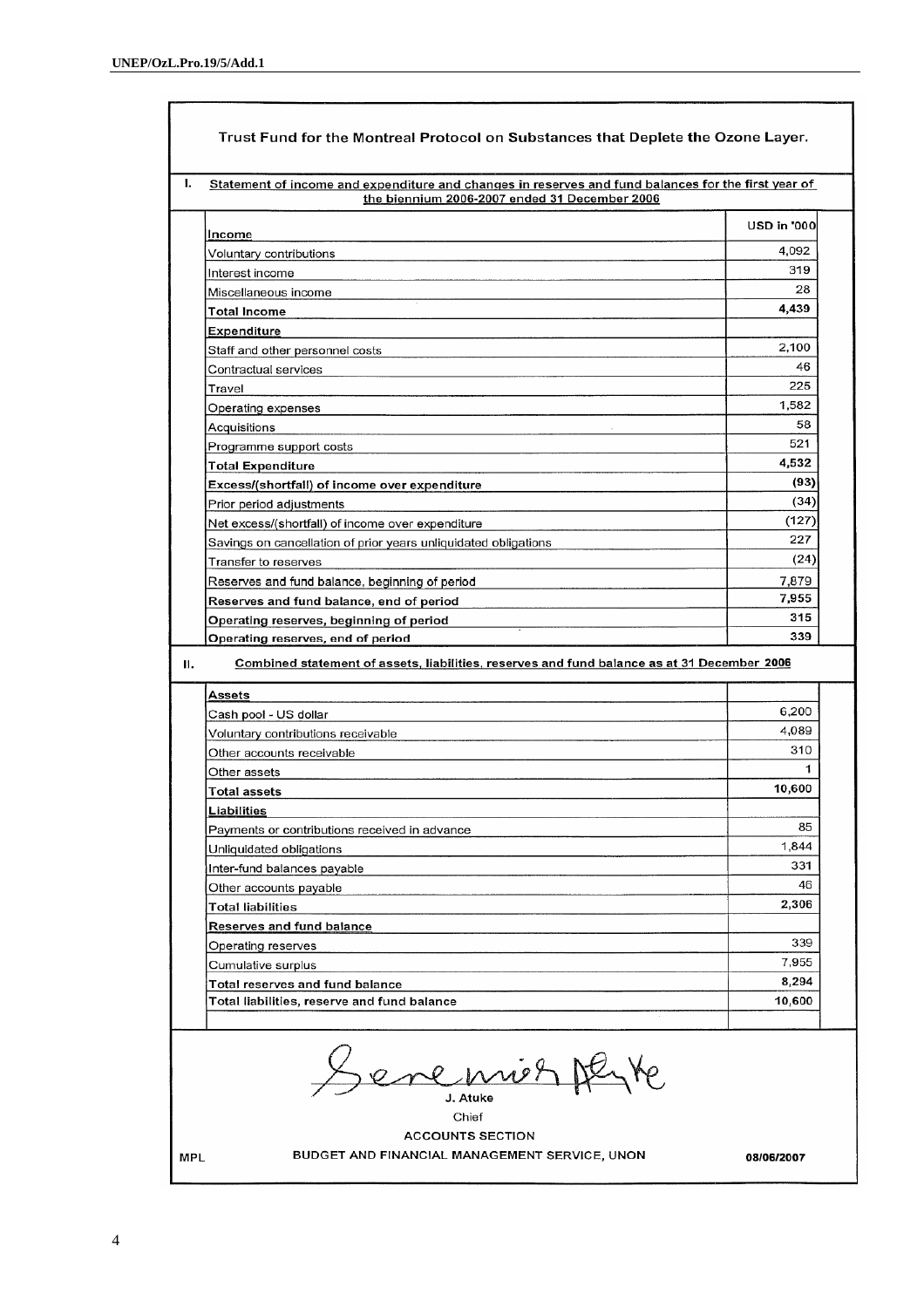### **Annex II**

## **Expenditures for 2006 as compared to the approved budget of the trust funds for the Montreal Protocol and the Vienna Convention**

|    |      |                             |                                                                                                            | <b>Montreal Protocol</b> |                                   |                                       | Vienna Convention |                                   |                                       |
|----|------|-----------------------------|------------------------------------------------------------------------------------------------------------|--------------------------|-----------------------------------|---------------------------------------|-------------------|-----------------------------------|---------------------------------------|
|    |      |                             |                                                                                                            | w/m                      | Approved<br>2006 budget<br>(US\$) | Actual 2006<br>expenditures<br>(US\$) | w/m               | Approved<br>2006 budget<br>(US\$) | Actual 2006<br>expenditures<br>(US\$) |
| 10 |      | PROJECT PERSONNEL COMPONENT |                                                                                                            |                          |                                   |                                       |                   |                                   |                                       |
|    | 1100 |                             | Project personnel                                                                                          |                          |                                   |                                       |                   |                                   |                                       |
|    |      | 1101                        | Executive Secretary (D-2) (shared with Vienna Convention,<br>VC                                            | 6                        | 117,500                           | 117,500                               | 6                 | 117,500                           | 116,595                               |
|    |      | 1102                        | Deputy Executive Secretary (D-1)                                                                           | 12                       | 215,000                           | 215,000                               |                   | $\mathbf{0}$                      | $\mathbf{0}$                          |
|    |      | 1103                        | Senior Legal Officer (P-5)                                                                                 | 12                       | 155,000                           | 155,000                               |                   | $\mathbf{0}$                      | $\mathbf{0}$                          |
|    |      | 1104                        | Senior Scientific Affairs Officer (P-5) (shared with VC)                                                   | 6                        | 85,000                            | 85,000                                | 6                 | 85,000                            | 85,000                                |
|    |      | 1105                        | Administrative Officer (P-4) (paid by UNEP)                                                                |                          | $\mathbf{0}$                      | $\boldsymbol{0}$                      |                   | $\overline{0}$                    | $\theta$                              |
|    |      | 1106                        | Programme Officer (Data Systems) (P-3)                                                                     | 12                       | 120,000                           | 116,411                               |                   | $\overline{0}$                    | $\mathbf{0}$                          |
|    |      | 1107<br>1108                | Programme Officer (Communication & Information) (P-3)<br>Programme Officer (Monitoring & Compliance) (P-3) | 12                       | $\mathbf{0}$<br>120,000           | $\Omega$<br>109,924                   | 12                | 120,000<br>$\mathbf{0}$           | 120,000<br>$\mathbf{0}$               |
|    |      | 1199                        | Total                                                                                                      |                          | 812,500                           | 798,835                               |                   | 322,500                           | 321,595                               |
|    | 1300 |                             | Administrative support                                                                                     |                          |                                   |                                       |                   |                                   |                                       |
|    |      | 1301                        | Administrative Assistant (G-7)                                                                             | 6                        | 13,800                            | 13,800                                | 6                 | 13,800                            | 13,800                                |
|    |      | 1302                        | Personal Assistant (G-6)                                                                                   | 12                       | 25,250                            | 18,845                                |                   | $\mathbf{0}$                      | $\Omega$                              |
|    |      | 1303                        | Programme Assistant (G-6) (paid by VC)                                                                     |                          | $\mathbf{0}$                      | $\boldsymbol{0}$                      | 12                | 20,600                            | 14,137                                |
|    |      | 1304                        | Personal Assistant (G-6)                                                                                   | 6                        | 11,500                            | 11,500                                | 6                 | 11,500                            | 11,500                                |
|    |      | 1305                        | Programme Assistant (G-6)                                                                                  | 6                        | 10,500                            | 10,500                                | 6                 | 10,500                            | 10,500                                |
|    |      | 1306                        | Documents Clerk (G-4)                                                                                      | 12                       | 17,000                            | 17,000                                |                   | $\mathbf{0}$                      | $\mathbf{0}$                          |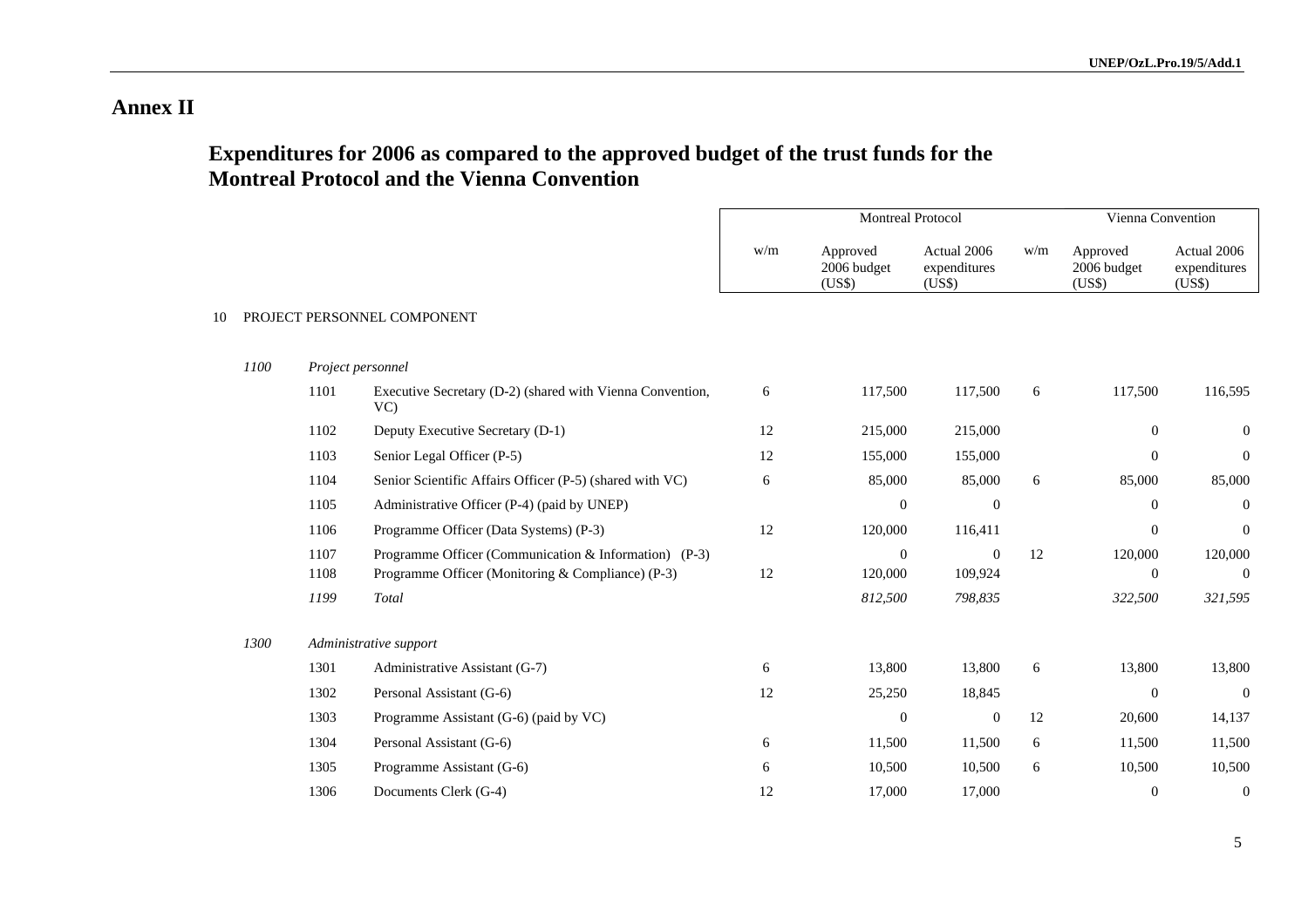|      |             |                                                                                        | Montreal Protocol |                                   |                                       |     | Vienna Convention                 |                                       |  |
|------|-------------|----------------------------------------------------------------------------------------|-------------------|-----------------------------------|---------------------------------------|-----|-----------------------------------|---------------------------------------|--|
|      |             |                                                                                        | w/m               | Approved<br>2006 budget<br>(US\$) | Actual 2006<br>expenditures<br>(US\$) | w/m | Approved<br>2006 budget<br>(US\$) | Actual 2006<br>expenditures<br>(US\$) |  |
|      | 1307        | Data Assistant (G-7)                                                                   | 12                | 24,960                            | 24,960                                |     | $\Omega$                          | $\Omega$                              |  |
|      | 1308        | Programme Assistant (G-6) (paid by UNEP)                                               |                   | $\mathbf{0}$                      | $\overline{0}$                        |     | $\mathbf{0}$                      | $\Omega$                              |  |
|      | 1309        | Logistics Assistant (G-3) (paid by UNEP)                                               |                   | $\mathbf{0}$                      | $\overline{0}$                        |     | $\mathbf{0}$                      | $\overline{0}$                        |  |
|      | 1310        | Bilingual Senior Secretary (G-6)                                                       |                   | $\overline{0}$                    | $\overline{0}$                        | 12  | 18,500                            | 14,441                                |  |
|      | 1320        | Temporary Assistance                                                                   |                   | 17,500                            | 17,500                                |     | $\mathbf{0}$                      | $\overline{0}$                        |  |
|      | 1321        | Conference-servicing costs (CSC) - Open-ended Working<br>Group meetings                |                   | 450,000                           | 449,699                               |     | $\mathbf{0}$                      | $\overline{0}$                        |  |
|      | 1322        | CSC - Preparatory and Party meetings (shared with VC<br>every three years)             |                   | 500,000                           | 500,000                               |     | $\boldsymbol{0}$                  | $\boldsymbol{0}$                      |  |
|      | 1323        | CSC - Assessment panel meetings                                                        |                   | 134,150                           | 133,163                               |     | $\mathbf{0}$                      | $\overline{0}$                        |  |
|      | 1324        | CSC - Bureau meeting                                                                   |                   | 20,000                            | 19,406                                |     | $\mathbf{0}$                      | $\mathbf{0}$                          |  |
|      | 1325        | CSC - Committee meetings                                                               |                   | 84,000                            | 83,333                                |     | $\mathbf{0}$                      | $\overline{0}$                        |  |
|      | 1326        | CSC - MP Informal consultation meetings                                                |                   | 5,000                             | 2,028                                 |     | $\overline{0}$                    | $\overline{0}$                        |  |
|      | 1327        | CSC - Science Managers meeting                                                         |                   | $\mathbf{0}$                      | $\theta$                              |     | $\mathbf{0}$                      | $\mathbf{0}$                          |  |
|      | 1328        | Promotion activities for the protection of the Ozone Layer                             |                   | $\overline{0}$                    | $\overline{0}$                        |     | 5,000                             | $\mathbf{0}$                          |  |
|      | 1329        | Secretariat workshop on the TEAP/IPCC report                                           |                   | $\mathbf{0}$                      | $\mathbf{0}$                          |     | 40,000                            | 40,000                                |  |
|      | 1399        | Total                                                                                  |                   | 1,313,660                         | 1,301,734                             |     | 119,900                           | 104,377                               |  |
|      |             | Staff and other personnel costs total                                                  |                   | 2,126,160                         | 2,100,569                             |     | 442,400                           | 425,973                               |  |
| 1200 | Consultants |                                                                                        |                   |                                   |                                       |     |                                   |                                       |  |
|      | 1201        | Assistance in data reporting, analysis, promotion of<br>implementation of the Protocol |                   | 50,000                            | 45,704                                |     | $\mathbf{0}$                      | $\overline{0}$                        |  |
|      | 1299        | Total                                                                                  |                   | 50,000                            | 45,704                                |     | $\boldsymbol{\theta}$             | $\theta$                              |  |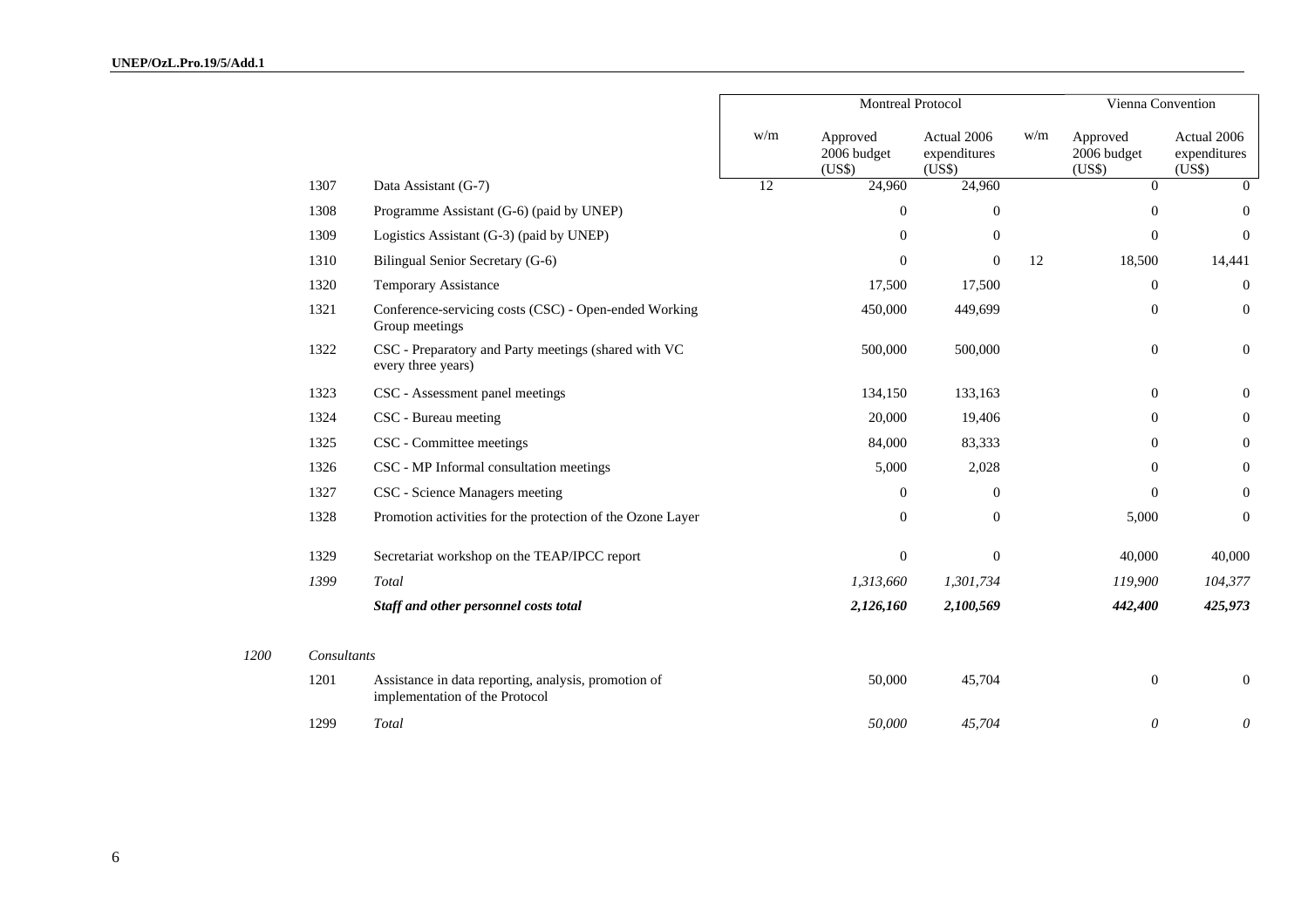|                    |      |                                                                 |     | Montreal Protocol                 | Vienna Convention                     |          |                                   |                                       |
|--------------------|------|-----------------------------------------------------------------|-----|-----------------------------------|---------------------------------------|----------|-----------------------------------|---------------------------------------|
|                    |      |                                                                 | w/m | Approved<br>2006 budget<br>(US\$) | Actual 2006<br>expenditures<br>(US\$) | w/m      | Approved<br>2006 budget<br>(US\$) | Actual 2006<br>expenditures<br>(US\$) |
| 2200               |      | Subcontracts (MoU/LoAs for support organizations)               |     |                                   |                                       |          |                                   |                                       |
|                    | 2201 | Study on ODS tracking system                                    |     | $\boldsymbol{0}$                  | $\boldsymbol{0}$                      |          | 200,000                           | 199,141                               |
|                    | 2299 | Total                                                           |     | $\theta$                          | $\theta$                              |          | 200,000                           | 199,141                               |
|                    |      | Contractual services total                                      |     | 50,000                            | 45,704                                | 0        | 200,000                           | 199,141                               |
| 1600               |      | Travel on official business                                     |     |                                   |                                       |          |                                   |                                       |
|                    | 1601 | Staff travel on official business                               |     | 210,000                           | 209,815                               |          | 15,000                            | 15,000                                |
|                    | 1602 | Conference Services staff travel on official business           |     | 15,000                            | 15,000                                |          | $\mathbf{0}$                      | $\Omega$                              |
|                    | 1699 | Total                                                           |     | 225,000                           | 224,815                               |          | 15,000                            | 15,000                                |
|                    |      | <b>Travel</b> total                                             |     | 225,000                           | 224,815                               |          | 15,000                            | 15,000                                |
| OPERATING EXPENSES |      |                                                                 |     |                                   |                                       |          |                                   |                                       |
| 3300               |      | Participation of developing countries                           |     |                                   |                                       |          |                                   |                                       |
|                    | 3301 | Assessment panel meetings                                       |     | 550,000                           | 531,250                               |          | 50,000                            | 50,000                                |
|                    | 3302 | Preparatory and Party meetings                                  |     | 350,000                           | 338,033                               |          | $\mathbf{0}$                      | $\overline{0}$                        |
|                    | 3303 | Open-ended Working Group meetings                               |     | 300,000                           | 299,460                               |          | $\mathbf{0}$                      | $\mathbf{0}$                          |
|                    | 3304 | Bureau meeting                                                  |     | 20,000                            | 19,882                                |          | $\overline{0}$                    | $\boldsymbol{0}$                      |
|                    | 3305 | Committee meetings                                              |     | 125,000                           | 125,016                               |          | $\boldsymbol{0}$                  | $\mathbf{0}$                          |
|                    | 3306 | Meetings for the promotion of the Protocol among<br>non-Parties |     | 10,000                            | 10,000                                |          | $\mathbf{0}$                      | $\mathbf{0}$                          |
|                    | 3307 | <b>Ozone Research Managers meeting</b>                          |     | $\mathbf{0}$                      | $\boldsymbol{0}$                      |          | $\theta$                          | $\mathbf{0}$                          |
|                    | 3399 | Total                                                           |     | 1,355,000                         | 1,323,641                             | $\theta$ | 50,000                            | 50,000                                |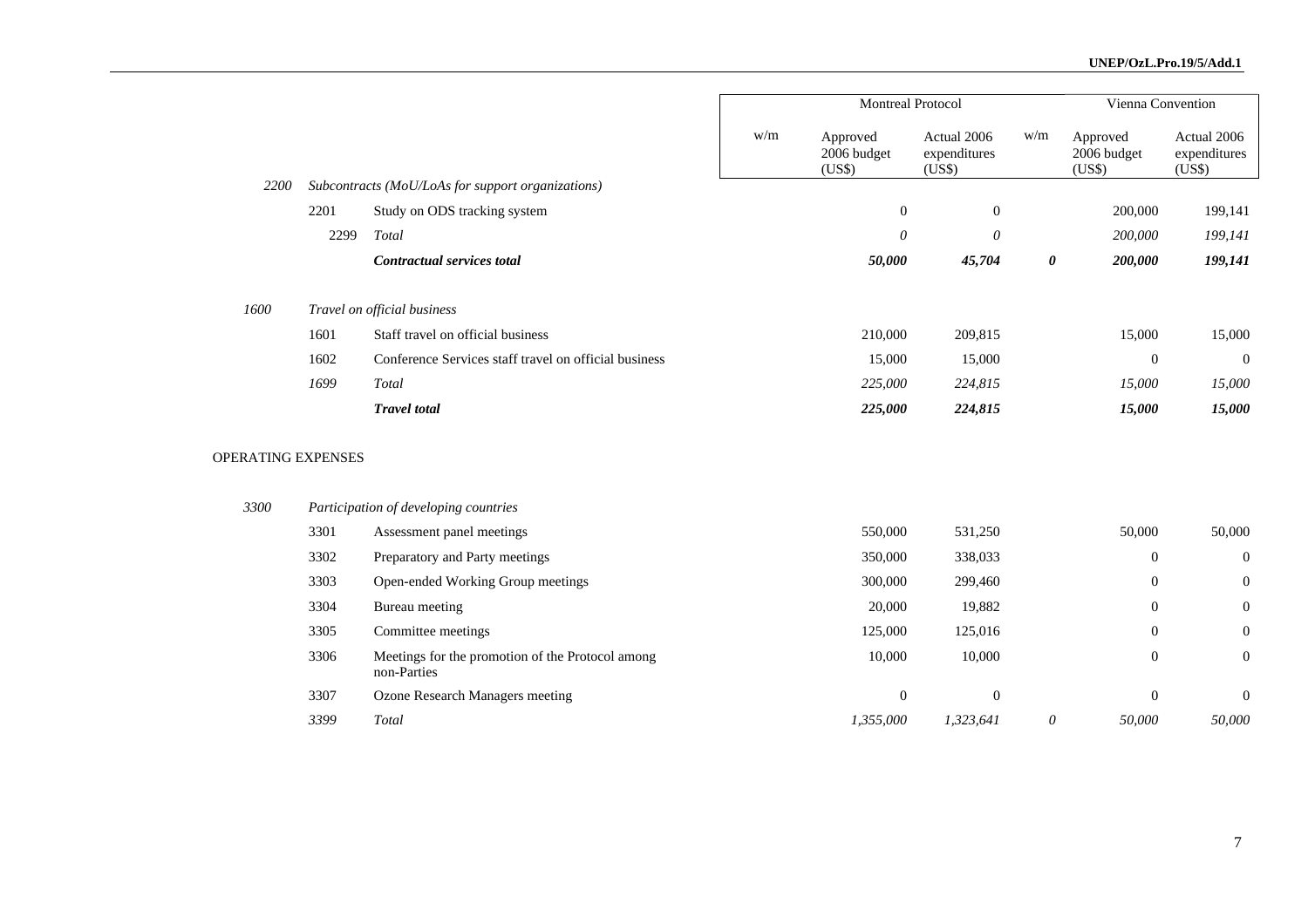#### **UNEP/OzL.Pro.19/5/Add.1**

|      |                 |                                                      | Montreal Protocol |                                   |                                       |     | Vienna Convention                 |                                       |  |
|------|-----------------|------------------------------------------------------|-------------------|-----------------------------------|---------------------------------------|-----|-----------------------------------|---------------------------------------|--|
|      |                 |                                                      | w/m               | Approved<br>2006 budget<br>(US\$) | Actual 2006<br>expenditures<br>(US\$) | w/m | Approved<br>2006 budget<br>(US\$) | Actual 2006<br>expenditures<br>(US\$) |  |
| 5100 |                 | Operation and maintenance of equipment               |                   |                                   |                                       |     |                                   |                                       |  |
|      | 5101            | Maintenance of equipment and others (shared with VC) |                   | 19,500                            | 19,500                                |     | 7,000                             | 6,924                                 |  |
|      | 5199            | Total                                                |                   | 19,500                            | 19,500                                |     | 7,000                             | 6,924                                 |  |
| 5200 | Reporting costs |                                                      |                   |                                   |                                       |     |                                   |                                       |  |
|      | 5201            | Reporting                                            |                   | 50,000                            | 43,853                                |     | 5,000                             | 5,000                                 |  |
|      | 5202            | Reporting (Technical assessment panels)              |                   | 60,000                            | 60,000                                |     | $\boldsymbol{0}$                  | $\mathbf{0}$                          |  |
|      | 5203            | Reporting (Protocol awareness)                       |                   | 5,000                             | $\overline{0}$                        |     | $\boldsymbol{0}$                  | $\overline{0}$                        |  |
|      | 5299            | Total                                                |                   | 115,000                           | 103,853                               |     | 5,000                             | 5,000                                 |  |
| 5300 | Sundry          |                                                      |                   |                                   |                                       |     |                                   |                                       |  |
|      | 5301            | Communications                                       |                   | 35,000                            | 33,406                                |     | 25,000                            | 20,000                                |  |
|      | 5302            | Freight charges (documents)                          |                   | 70,000                            | 69,727                                |     | 12,000                            | 12,000                                |  |
|      | 5303            | Training                                             |                   | 6,500                             | 6,500                                 |     | $\boldsymbol{0}$                  | $\overline{0}$                        |  |
|      | 5304            | Others (International Ozone Day)                     |                   | 10,000                            | 9,950                                 |     | 5,000                             | $\theta$                              |  |
|      | 5399            | Total                                                |                   | 121,500                           | 119,583                               |     | 42,000                            | 32,000                                |  |
| 5400 | Hospitality     |                                                      |                   |                                   |                                       |     |                                   |                                       |  |
|      | 5401            | Hospitality                                          |                   | 15,000                            | 15,000                                |     | $\boldsymbol{0}$                  | $\mathbf{0}$                          |  |
|      | 5499            | Total                                                |                   | 15,000                            | 15,000                                |     | $\boldsymbol{\mathit{0}}$         | $\theta$                              |  |
|      |                 | <b>Operating expenses total</b>                      |                   | 1,626,000                         | 1,581,578                             |     | 104,000                           | 93,924                                |  |